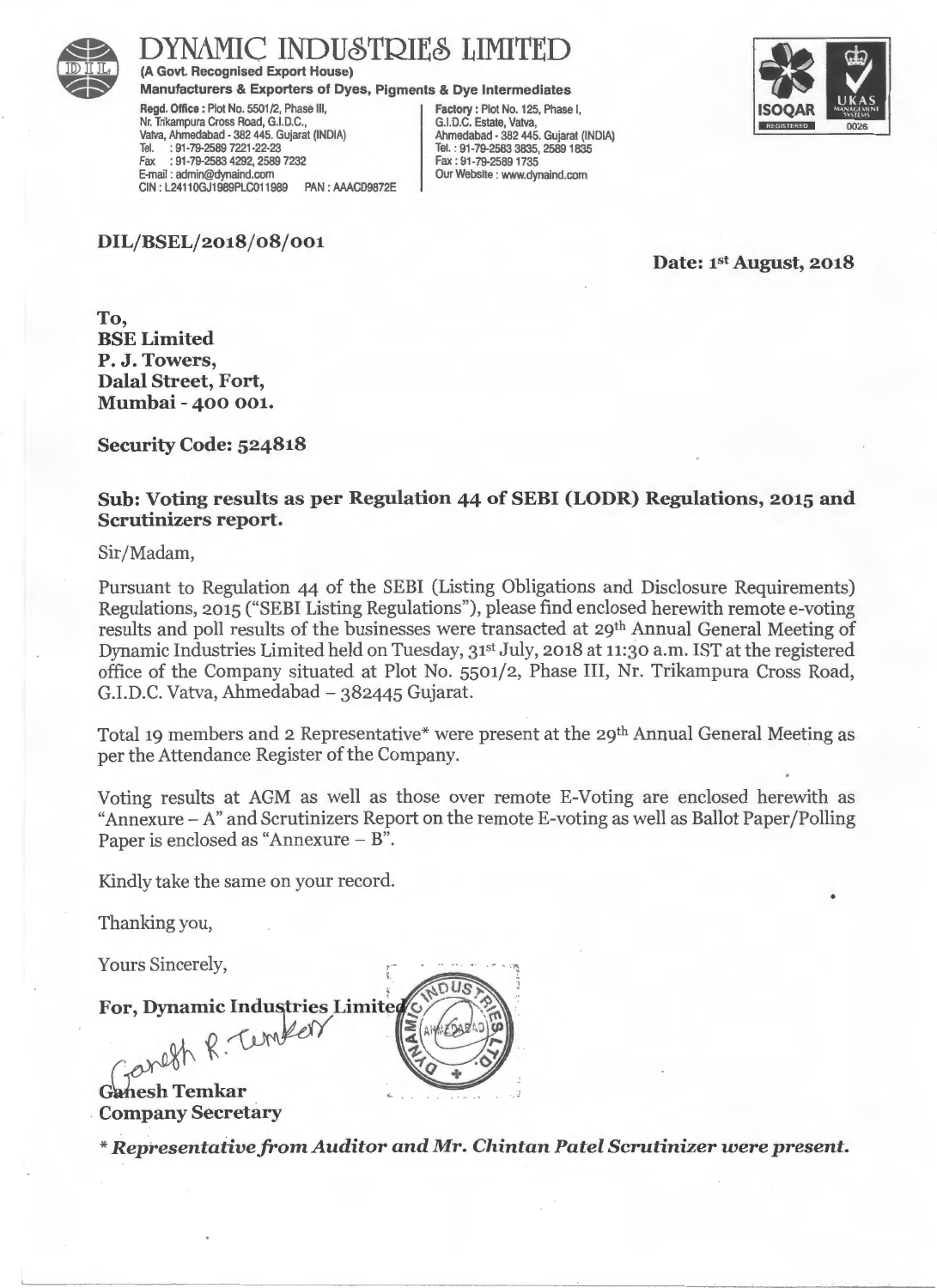

(A Govt. Recognised Export House)

Manufacturers & Exporters of Dyes, Pigments & Dye Intermediates

Regd. Office : Plot No. 5501/2, Phase Ill, Nr. Trikampura Cross Road, G.I.D.C., Valva, Ahmedabad • 382 445. Gujarat (INDIA) Tel. : 91-79-2589 7221·22·23 Fax : 91· 79-2583 4292, 2589 7232 E·mail : admin@dynaind.com CIN : L2411 OGJ1989PLC011989 PAN : AAACD9872E

Factory: Plot No. 125, Phase I, G.I.D.C. Estate, Valva, Ahmedabad • 382 445. Gujarat (INDIA) Tel. : 91·79·2583 3835,25891835 Fax : 91· 79-2589 1735 Our Website : www.dynaind.com



Annexure-A

| Date of AGM                                                                                                          | 31st July, 2018                                              |
|----------------------------------------------------------------------------------------------------------------------|--------------------------------------------------------------|
| Total No. of Members on the record<br>date                                                                           | 3555                                                         |
| No. of members present in the<br>meeting either in person or through<br>proxy                                        |                                                              |
| Promoter and promoter group                                                                                          | 8                                                            |
| Public                                                                                                               | 11                                                           |
| No. of Members attended the<br>meeting through video<br>conferencing<br><b>Promoter and Promoter Group</b><br>Public | <b>Video Conferencing facility was not</b><br>made available |

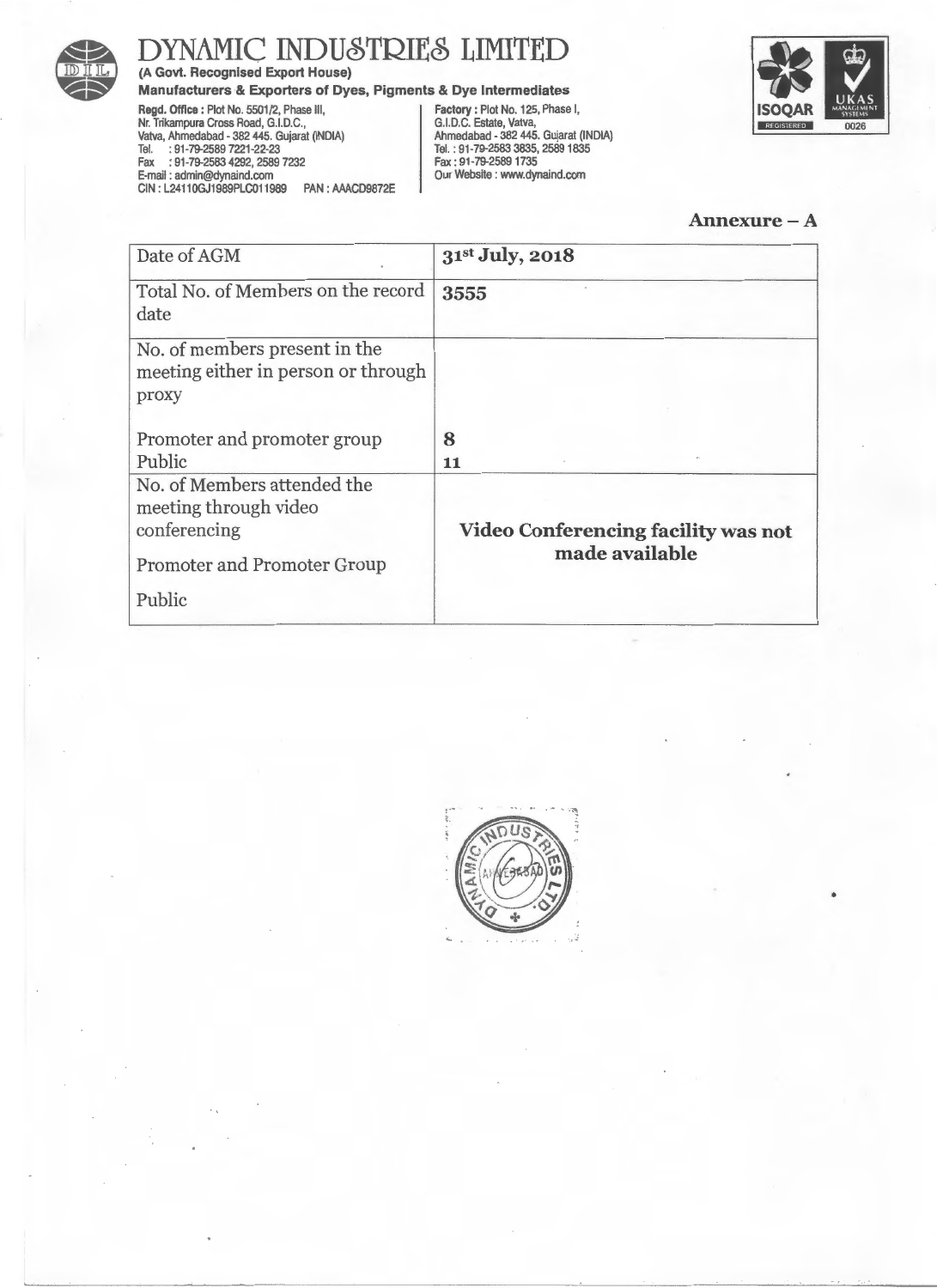

(A Govt. Recognised Export House)

#### Manufacturers & Exporters of Dyes, Pigments & Dye Intermediates

Regd. Office: Plot No. 5501/2, Phase Ill, Nr. Trikampura Cross Road, G.I.D.C., Vatva, Ahmedabad- 382 445. Gujarat (INDIA) Tel. : 91-79-2589 7221-22-23 Fax : 91-79-2583 4292, 2589 7232 E-mail : admin@dynaind.com CIN : L2411 OGJ1989PLC011989 PAN : AAACD9872E Factory: Plot No. 125, Phase I, G.I.D.C. Estate, Vatva, Ahmedabad- 382 445. Gujarat (INDIA) Tel.: 91-79-2583 3835,25891835 Fax : 91-79-25891735 Our Website : www.dynaind.com



#### AGENDA-WISE

#### In case of Poll/Postal Ballot/E-Voting:

|                                                               |                          |                          |                           |                                                      | <b>Dynamic Industries Limited</b>                       |                                    |                                                  |                                                            |                            |
|---------------------------------------------------------------|--------------------------|--------------------------|---------------------------|------------------------------------------------------|---------------------------------------------------------|------------------------------------|--------------------------------------------------|------------------------------------------------------------|----------------------------|
| <b>Resolution Required: (Ordinary)</b>                        |                          |                          | 31st March, 2018          |                                                      | 1 - Adoption of Financial Statements for the year ended |                                    |                                                  |                                                            |                            |
| Whether promoter/ promoter group<br>are<br>agenda/resolution? | interested               | in.<br>the               | <b>No</b>                 |                                                      |                                                         |                                    |                                                  |                                                            |                            |
| Category                                                      | Mode of<br><b>Voting</b> | No. of<br>shares<br>held | No. of<br>votes<br>polled | % of<br>Votes<br>Polled on<br>outstandi<br>ng shares | No. of<br>$Votes - in$<br>favour                        | No. of<br>Votes-<br><b>Against</b> | % of<br>Votes in<br>favour on<br>votes<br>polled | $%$ of<br><b>Votes</b><br>against<br>on<br>votes<br>polled | No. of<br>votes<br>Invalid |
|                                                               |                          | $[1]$                    | $[2]$                     | $[3] = \{ [2] / [$<br>1]}*100                        | $[4]$                                                   | $[5]$                              | $[6] = \{ [4] / [$<br>2]}*100                    | $[7] = \{ [5]$<br>$/[2]$ <sup>*10</sup><br>$\bf{0}$        | [8]                        |
|                                                               | E-Voting                 | 1468894                  | 1391566                   | 94.7356                                              | 1391566                                                 | $\overline{0}$                     | 100.0000                                         | 0.0000                                                     | $\mathbf{O}$               |
| Promoter<br>and                                               | Poll                     |                          | 0                         | 0.0000                                               | 0                                                       | $\mathbf 0$                        | 0.0000                                           | 0.0000                                                     | $\mathbf 0$                |
| Promoter<br>Group                                             | Postal<br><b>Ballot</b>  |                          | 0                         | 0.0000                                               | $\mathbf 0$                                             | 0                                  | 0.0000                                           | 0.0000                                                     | $\mathbf 0$                |
|                                                               | <b>Total</b>             |                          | 1391566                   | 94.7356                                              | 1391566                                                 | $\bf{0}$                           | 100.0000                                         | 0.0000                                                     | $\pmb{0}$                  |
|                                                               | E-Voting                 |                          | 0                         | 0.0000                                               | $\mathbf 0$                                             | $\mathbf 0$                        | 0.0000                                           | 0.0000                                                     | $\mathbf 0$                |
| Public                                                        | Poll                     |                          | $\overline{0}$            | 0.0000                                               | $\overline{0}$                                          | $\overline{0}$                     | 0.0000                                           | 0.0000                                                     | $\mathbf 0$                |
| Institutions                                                  | Postal<br><b>Ballot</b>  | 0                        | 0                         | 0.0000                                               | $\mathbf{O}$                                            | 0                                  | 0.0000                                           | 0.0000                                                     | $\boldsymbol{0}$           |
|                                                               | <b>Total</b>             |                          | $\bf{0}$                  | 0.0000                                               | $\bf{0}$                                                | $\bf{0}$                           | 0.0000                                           | 0.0000                                                     | $\pmb{0}$                  |
|                                                               | E-Voting                 |                          | 15270                     | 0.9791                                               | 15270                                                   | 0                                  | 100.0000                                         | 0.0000                                                     | $\mathbf 0$                |
|                                                               | Poll                     |                          | 366                       | 0.0235                                               | 366                                                     | 0                                  | 100.0000                                         | 0.0000                                                     | $\mathbf 0$                |
| <b>Public Non</b><br>Institutions                             | Postal<br>Ballot         | 1559606                  | 0                         | 0.0000                                               | $\mathbf 0$                                             | $\mathbf 0$                        | 0.0000                                           | 0.0000                                                     | $\mathbf 0$                |
|                                                               | <b>Total</b>             |                          | 15636                     | 1.0026                                               | 15636                                                   | $\bf{0}$                           | 100.0000                                         | 0.0000                                                     | $\bf{0}$                   |
| <b>Total</b>                                                  |                          | 3028500                  | 1407202                   | 46.4653                                              | 1407202                                                 | $\bf{0}$                           | 100.0000                                         | 0.0000                                                     | $\mathbf 0$                |

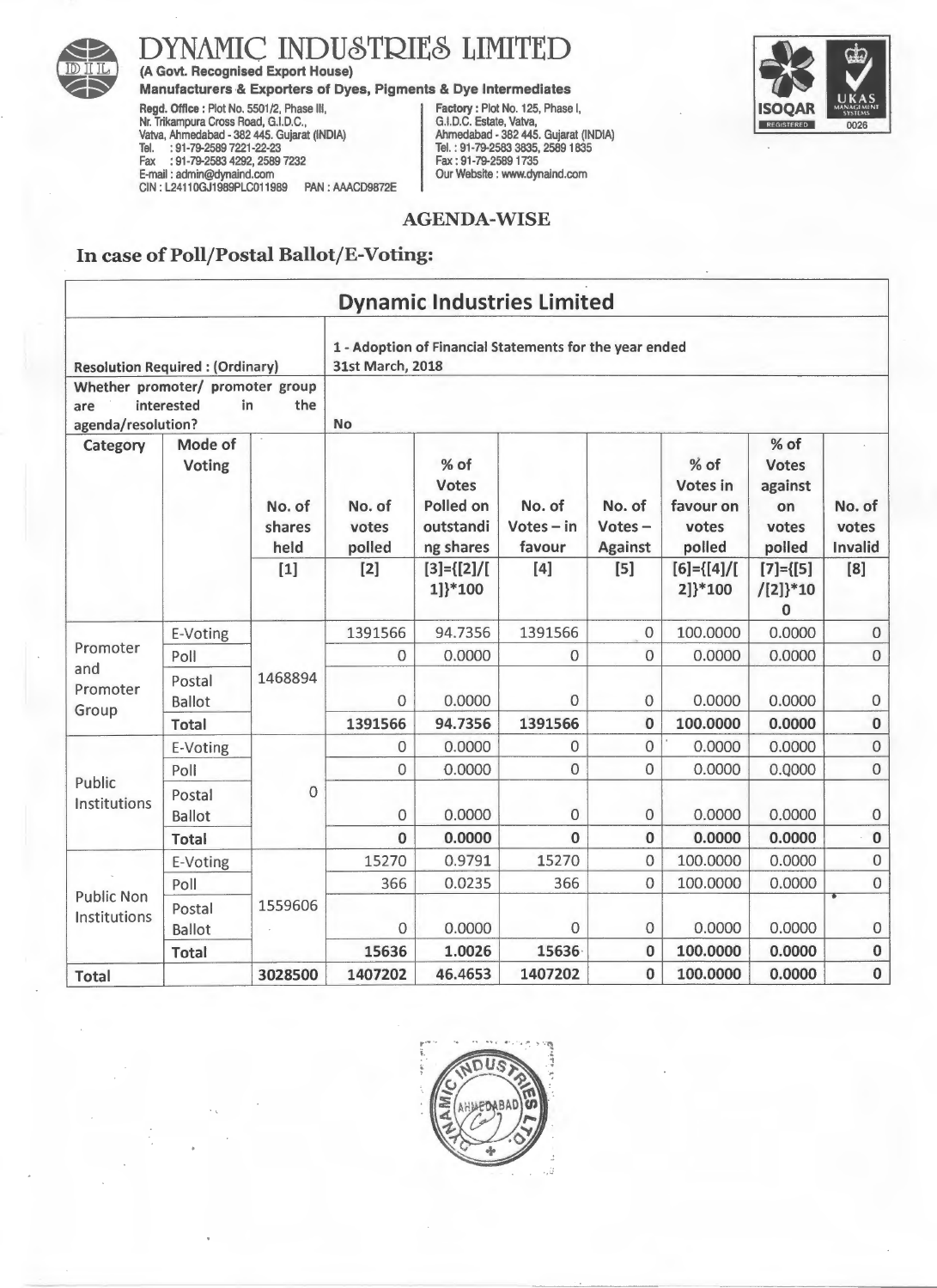

(A Govt. Recognised Export House)

#### Manufacturers & Exporters of Dyes, Pigments & Dye Intermediates

Regd. Office: Plot No. 5501/2, Phase Ill, Nr. Trikampura Cross Road, G.I.D.C., Valva, Ahmedabad - 382 445. Gujarat (INDIA) Tel. : 91-79-2589 7221-22-23 Fax : 91-79-2583 4292, 2589 7232 E-mail : admin@dynaind.com CIN: L24110GJ1989PLC011989 PAN: AAACD9872E Factory: Plot No. 125, Phase I, G.I.D.C. Estate, Valva, Ahmedabad - 382 445. Gujarat (INDIA) Tel. : 91-79-2583 3835, 25891835 Fax : 91-79-2589 1735 Our Website : www.dynaind.com



|                                                                                              |                                        |                          |                           | <b>Dynamic Industries Limited</b>                                                                                                            |                                  |                                       |                                                    |                                                          |                            |
|----------------------------------------------------------------------------------------------|----------------------------------------|--------------------------|---------------------------|----------------------------------------------------------------------------------------------------------------------------------------------|----------------------------------|---------------------------------------|----------------------------------------------------|----------------------------------------------------------|----------------------------|
|                                                                                              | <b>Resolution Required: (Ordinary)</b> |                          |                           | 2 - Declaration of Dividend of Rs. 1.50 (15%) per Equity Share of the nominal value of<br>Rs. 10.00 each for the year ended 31st March, 2018 |                                  |                                       |                                                    |                                                          |                            |
| Whether promoter/ promoter group<br>are interested in the<br>agenda/resolution?<br><b>No</b> |                                        |                          |                           |                                                                                                                                              |                                  |                                       |                                                    |                                                          |                            |
| Mode of<br>Category<br>Voting                                                                |                                        | No. of<br>shares<br>held | No. of<br>votes<br>polled | % of Votes<br>Polled on<br>outstanding<br>shares                                                                                             | No. of<br>$Votes - in$<br>favour | No. of<br>$Votes -$<br><b>Against</b> | $%$ of<br>Votes in<br>favour<br>on votes<br>polled | % of<br><b>Votes</b><br>against<br>on<br>votes<br>polled | No. of<br>votes<br>Invalid |
|                                                                                              |                                        | $[1]$                    | $[2]$                     | $[3] = \{ [2] / [1] \}$<br>*100                                                                                                              | $[4]$                            | [5]                                   | $[6] = \{ [4] \}$<br>$[2]$ <sup>*100</sup>         | $[7] = {[5]}$<br>$/[2]$ <sup>*10</sup><br>$\bf{0}$       | [8]                        |
| E-Voting<br>Promoter<br>Poll                                                                 |                                        | 1391566                  | 94.7356                   | 1391566                                                                                                                                      | $\Omega$                         | 100.0000                              | 0.0000                                             | $\mathbf 0$                                              |                            |
|                                                                                              |                                        |                          | 0                         | 0.0000                                                                                                                                       | $\Omega$                         | 0                                     | 0.0000                                             | 0.0000                                                   | $\mathbf 0$                |
| Promoter<br>Group                                                                            | and<br>Postal<br><b>Ballot</b>         | 1468894                  | 0                         | 0.0000                                                                                                                                       | 0                                | $\overline{0}$                        | 0.0000                                             | 0.0000                                                   | $\boldsymbol{0}$           |
|                                                                                              | <b>Total</b>                           |                          | 1391566                   | 94.7356                                                                                                                                      | 1391566                          | $\bf{0}$                              | 100.0000                                           | 0.0000                                                   | $\pmb{0}$                  |
|                                                                                              | E-Voting                               |                          | 0                         | 0.0000                                                                                                                                       | $\mathbf 0$                      | $\overline{0}$                        | 0.0000                                             | 0.0000                                                   | $\mathsf{O}\xspace$        |
| Public                                                                                       | Poll                                   |                          | 0                         | 0.0000                                                                                                                                       | 0                                | $\overline{0}$                        | 0.0000                                             | 0.0000                                                   | $\mathbf 0$                |
| Institutions                                                                                 | Postal<br>Ballot                       | $\mathbf 0$              | 0                         | 0.0000                                                                                                                                       | 0                                | $\mathbf 0$                           | 0.0000                                             | Q.0000                                                   | 0                          |
|                                                                                              | <b>Total</b>                           |                          | $\Omega$                  | 0.0000                                                                                                                                       | $\Omega$                         | $\bf{0}$                              | 0.0000                                             | 0.0000                                                   | $\bf{0}$                   |
|                                                                                              | E-Voting                               |                          | 15270                     | 0.9791                                                                                                                                       | 15270                            | $\Omega$                              | 100.0000                                           | 0.0000                                                   | $\overline{0}$             |
|                                                                                              | Poll                                   |                          | 366                       | 0.0235                                                                                                                                       | 366                              | $\overline{0}$                        | 100.0000                                           | 0.0000                                                   | $\mathbf 0$                |
| <b>Public Non</b><br>Institutions                                                            | Postal<br>Ballot                       | 1559606                  | 0                         | 0.0000                                                                                                                                       | 0                                | $\overline{0}$                        | 0.0000                                             | 0.0000                                                   | $\mathbf 0$                |
|                                                                                              | <b>Total</b>                           |                          | 15636                     | 1.0026                                                                                                                                       | 15636                            | $\Omega$                              | 100.0000                                           | 0.0000                                                   | $\bf{0}$                   |
| <b>Total</b>                                                                                 |                                        | 3028500                  | 1407202                   | 46.4653                                                                                                                                      | 1407202                          | $\mathbf 0$                           | 100.0000                                           | 0.0000                                                   | $\bf{0}$                   |

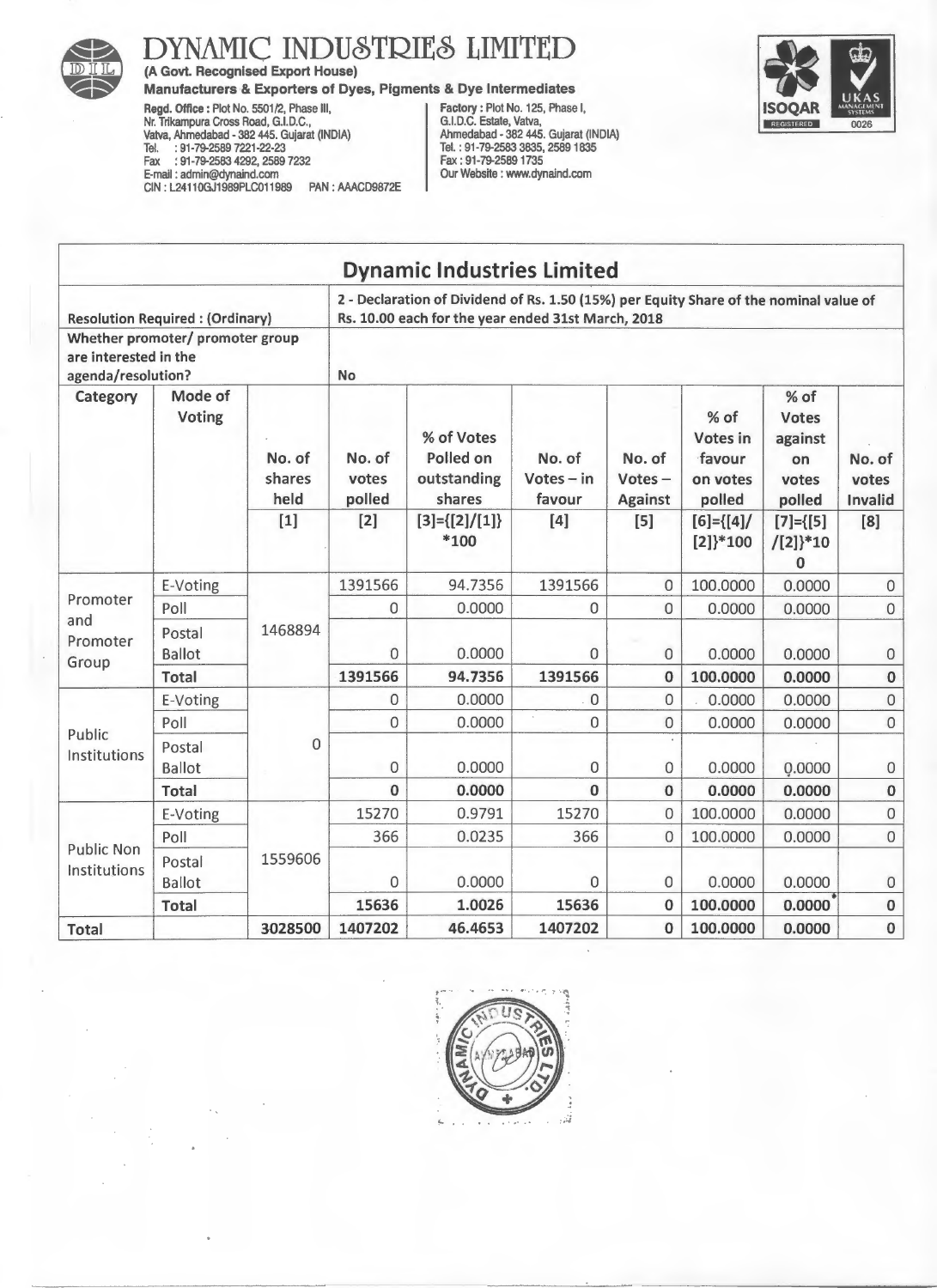

(A Govt. Recognised Export House)

#### Manufacturers & Exporters of Dyes, Pigments & Dye Intermediates

Regd. Office: Plot No. 5501/2, Phase Ill, Nr. Trikampura Cross Road, G.I.D.C., Vatva, Ahmedabad • 382 445. Gujarat (INDIA) Tel. : 91·79-2589 7221·22·23 Fax : 91-79·2583 4292, 2589 7232 E-mail : admin@dynaind.com CIN : L2411 OGJ1989PLC011989 PAN : AAACD9872E

Factory : Plot No. 125, Phase I, G.I.D.C. Estate, Vatva, Ahmedabad • 382 445. Gujarat (INDIA) Tel.: 91·79-2583 3835,25891835 Fax: 91·79-25891735 Our Website : www.dynaind.com



|                                                                                 |                         |                          |                           | <b>Dynamic Industries Limited</b>                                                                                                                       |                                  |                                              |                                                    |                                                            |                            |
|---------------------------------------------------------------------------------|-------------------------|--------------------------|---------------------------|---------------------------------------------------------------------------------------------------------------------------------------------------------|----------------------------------|----------------------------------------------|----------------------------------------------------|------------------------------------------------------------|----------------------------|
| <b>Resolution Required: (Ordinary)</b>                                          |                         |                          |                           | 3 - To re-appoint Mr. Dipakkumar N. Choksi (DIN:00536345), who is liable to retire by<br>rotation and being eligible, offers himself for re-appointment |                                  |                                              |                                                    |                                                            |                            |
| Whether promoter/ promoter<br>group are interested in the<br>agenda/resolution? |                         |                          | <b>No</b>                 |                                                                                                                                                         |                                  |                                              |                                                    |                                                            |                            |
| Mode<br>Category<br>of<br><b>Voting</b>                                         |                         | No. of<br>shares<br>held | No. of<br>votes<br>polled | % of Votes<br>Polled on<br>outstandin<br>g shares                                                                                                       | No. of<br>$Votes - in$<br>favour | No. of<br><b>Votes</b><br><b>Agains</b><br>t | $%$ of<br>Votes in<br>favour on<br>votes<br>polled | $%$ of<br><b>Votes</b><br>against<br>on<br>votes<br>polled | No. of<br>votes<br>Invalid |
|                                                                                 |                         | $[1]$                    | $[2]$                     | $[3] = \{ [2] / [1]$<br>$*100$                                                                                                                          | $[4]$                            | [5]                                          | $[6] = \{ [4] / [$<br>2]}*100                      | $[7] = \{ [5]$<br>$/[2]$ <sup>*10</sup><br>0               | [8]                        |
| Promoter<br>Poll<br>and<br>Postal<br>Promoter<br><b>Ballot</b><br>Group         | E-Voting                |                          | 1391566                   | 94.7356                                                                                                                                                 | 1391566                          | $\mathbf 0$                                  | 100.0000                                           | 0.0000                                                     | $\mathbf 0$                |
|                                                                                 |                         |                          | $\mathbf{O}$              | 0.0000                                                                                                                                                  | $\mathbf 0$                      | $\mathbf 0$                                  | 0.0000                                             | 0.0000                                                     | $\boldsymbol{0}$           |
|                                                                                 |                         | 1468894                  | $\mathbf 0$               | 0.0000                                                                                                                                                  | 0                                | $\mathbf{0}^{\cdot}$                         | 0.0000                                             | 0.0000                                                     | 0                          |
|                                                                                 | <b>Total</b>            |                          | 1391566                   | 94.7356                                                                                                                                                 | 1391566                          | $\bf{0}$                                     | 100.0000                                           | 0.0000                                                     | $\pmb{0}$                  |
|                                                                                 | E-Voting                |                          | $\circ$                   | 0.0000                                                                                                                                                  | $\mathbf 0$                      | $\mathbf 0$                                  | 0.0000                                             | 0.0000                                                     | $\boldsymbol{0}$           |
| Public                                                                          | Poll                    |                          | $\mathbf 0$               | 0.0000                                                                                                                                                  | $\mathbf 0$                      | $\mathbf{0}$                                 | 0.0000                                             | 0.0000                                                     | $\mathbf 0$                |
| Institutio<br>ns                                                                | Postal<br><b>Ballot</b> | 0                        | $\mathbf 0$               | 0.0000                                                                                                                                                  | $\boldsymbol{0}$                 | $\mathbf{0}$                                 | 0.0000                                             | 0.0000                                                     | $\boldsymbol{0}$           |
|                                                                                 | <b>Total</b>            |                          | $\bf{0}$                  | 0.0000                                                                                                                                                  | $\Omega$                         | $\bf{0}$                                     | 0.0000                                             | 0.0000                                                     | $\bf{0}$                   |
|                                                                                 | E-Voting                |                          | 15270                     | 0.9791                                                                                                                                                  | 15270                            | $\mathbf 0$                                  | 100.0000                                           | 0.0000                                                     | $\mathsf{O}\xspace$        |
| Public                                                                          | Poll                    |                          | 366                       | 0.0235                                                                                                                                                  | 366                              | $\mathbf{0}$                                 | 100.0000                                           | 0.0000                                                     | $\boldsymbol{0}$           |
| Non<br>Institutio<br>ns                                                         | Postal<br><b>Ballot</b> | 1559606                  | 0                         | 0.0000                                                                                                                                                  | $\overline{0}$                   | $\mathbf{0}$                                 | 0.0000                                             | 0.0000                                                     | $\mathbf 0$                |
|                                                                                 | Total                   |                          | 15636                     | 1.0026                                                                                                                                                  | 15636                            | $\pmb{0}$                                    | 100.0000                                           | 0.0000                                                     | ۰<br>$\bf{0}$              |
| Total                                                                           |                         | 3028500                  | 1407202                   | 46.4653                                                                                                                                                 | 1407202                          | $\bf{0}$                                     | 100.0000                                           | 0.0000                                                     | $\bf{0}$                   |

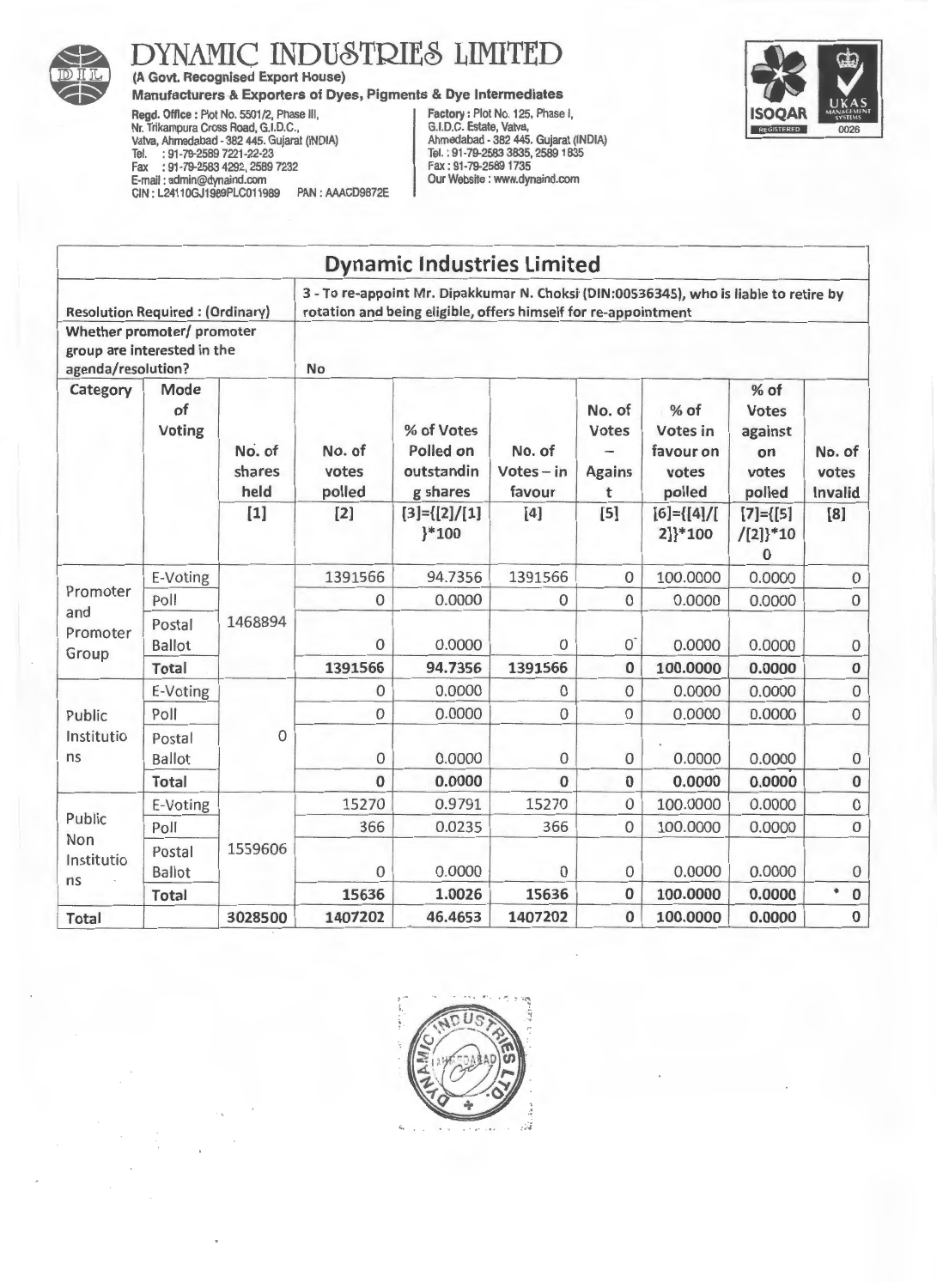

(A Govt. Recognised Export House)

Manufacturers & Exporters of Dyes, Pigments & Dye Intermediates

Regd. Office : Plot No. 5501/2, Phase Ill, Nr. Trikampura Cross Road, G.I.D.C., Valva, Ahmedabad - 382 445. Gujarat (INDIA) Tel. : 91-79-2589 7221-22-23 Fax : 91-79-2583 4292, 2589 7232 E-mail : admin@dynaind.com CIN: L24110GJ1989PLC011989 PAN: AAACD9872E

Factory: Plot No. 125, Phase I, G.I.D.C. Estate, Valva, Ahmedabad- 382 445. Gujarat (INDIA) Tel. : 91-79-2583 3835,25891835 Fax: 91-79-25891735 Our Website : www.dynaind.com



|                                                                                              |                             |                          |                           | <b>Dynamic Industries Limited</b>                                                                                                                                                                                                               |                                     |                                       |                                                  |                                                          |                            |
|----------------------------------------------------------------------------------------------|-----------------------------|--------------------------|---------------------------|-------------------------------------------------------------------------------------------------------------------------------------------------------------------------------------------------------------------------------------------------|-------------------------------------|---------------------------------------|--------------------------------------------------|----------------------------------------------------------|----------------------------|
| <b>Resolution Required: (Ordinary)</b>                                                       |                             |                          |                           | 4 - To ratify the appointment of M/s Ashok K. Bhatt & Co., Chartered Accountants<br>(Firm registration number (100657W) as a Statutory Auditor of the Company, and to<br>fix their remuneration for the financial year ending 31st March, 2019. |                                     |                                       |                                                  |                                                          |                            |
| Whether promoter/ promoter group<br>are interested in the<br>agenda/resolution?<br><b>No</b> |                             |                          |                           |                                                                                                                                                                                                                                                 |                                     |                                       |                                                  |                                                          |                            |
| Category                                                                                     | Mode<br>of<br><b>Voting</b> | No. of<br>shares<br>held | No. of<br>votes<br>polled | % of Votes<br>Polled on<br>outstanding<br>shares                                                                                                                                                                                                | No. of<br>$Votes -$<br>in<br>favour | No. of<br>$Votes -$<br><b>Against</b> | % of<br>Votes in<br>favour on<br>votes<br>polled | % of<br><b>Votes</b><br>against<br>on<br>votes<br>polled | No. of<br>votes<br>Invalid |
|                                                                                              |                             | $[1]$                    | $[2]$                     | $[3] = \{ [2] / [1] \}$<br>$*100$                                                                                                                                                                                                               | [4]                                 | [5]                                   | $[6] = \{ [4] / [$<br>2]}*100                    | $[7] = \{ [5]$<br>$/[2]$ <sup>*10</sup><br>$\bf{0}$      | [8]                        |
| Promoter                                                                                     | E-Voting                    | 1468894                  | 1391566                   | 94.7356                                                                                                                                                                                                                                         | 1391566                             | $\mathbf{0}$                          | 100.0000                                         | 0.0000                                                   | $\mathbf 0$                |
|                                                                                              | Poll                        |                          | $\mathbf 0$               | 0.0000                                                                                                                                                                                                                                          | $\mathbf 0$                         | $\mathbf{0}$                          | 0.0000                                           | 0.0000                                                   | $\mathbf{0}$               |
| and<br>Promoter<br>Group                                                                     | Postal<br><b>Ballot</b>     |                          | $\Omega$                  | 0.0000                                                                                                                                                                                                                                          | $\Omega$                            | $\mathbf 0$                           | 0.0000                                           | 0.0000                                                   | $\mathbf 0$                |
|                                                                                              | Total                       |                          | 1391566                   | 94.7356                                                                                                                                                                                                                                         | 1391566                             | 0                                     | 100.0000                                         | 0.0000                                                   | $\pmb{0}$                  |
|                                                                                              | E-Voting                    |                          | $\mathbf 0$               | 0.0000                                                                                                                                                                                                                                          | $\Omega$                            | $\overline{0}$                        | 0.0000                                           | 0.0000                                                   | $\mathbf 0$                |
| Public                                                                                       | Poll                        |                          | 0                         | 0.0000                                                                                                                                                                                                                                          | 0                                   | 0                                     | 0.0000                                           | 0.0000                                                   | $\overline{0}$             |
| Institutions                                                                                 | Postal<br><b>Ballot</b>     | $\mathbf{0}$             | $\mathbf{0}$              | 0.0000                                                                                                                                                                                                                                          | $\mathbf 0$                         | $\bf 0$                               | 0.0000                                           | 0.0000                                                   | $\mathbf 0$                |
|                                                                                              | <b>Total</b>                |                          | $\bf{0}$                  | 0.0000                                                                                                                                                                                                                                          | $\Omega$                            | $\bf{0}$                              | 0.0000                                           | 0.0000                                                   | $\bf{0}$                   |
|                                                                                              | E-Voting                    |                          | 15270                     | 0.9791                                                                                                                                                                                                                                          | 15270                               | $\mathbf 0$                           | 100.0000                                         | 0.0000                                                   | $\bf 0$                    |
|                                                                                              | Poll                        |                          | 366                       | 0.0235                                                                                                                                                                                                                                          | 366                                 | $\overline{0}$                        | 100.0000                                         | 0.0000                                                   | $\mathbf{0}$               |
| <b>Public Non</b><br>Institutions                                                            | Postal<br><b>Ballot</b>     | 1559606                  | 0                         | 0.0000                                                                                                                                                                                                                                          | $\Omega$                            | $\mathbf 0$                           | 0.0000                                           | 0.0000                                                   | $\pmb{0}$                  |
|                                                                                              | <b>Total</b>                |                          | 15636                     | 1.0026                                                                                                                                                                                                                                          | 15636                               | $\bf{0}$                              | 100.0000                                         | 0.0000                                                   | $\pmb{0}$                  |
| Total                                                                                        |                             | 3028500                  | 1407202                   | 46.4653                                                                                                                                                                                                                                         | 1407202                             | $\bf{0}$                              | 100.0000                                         | 0.0000                                                   | $\bf{0}$                   |

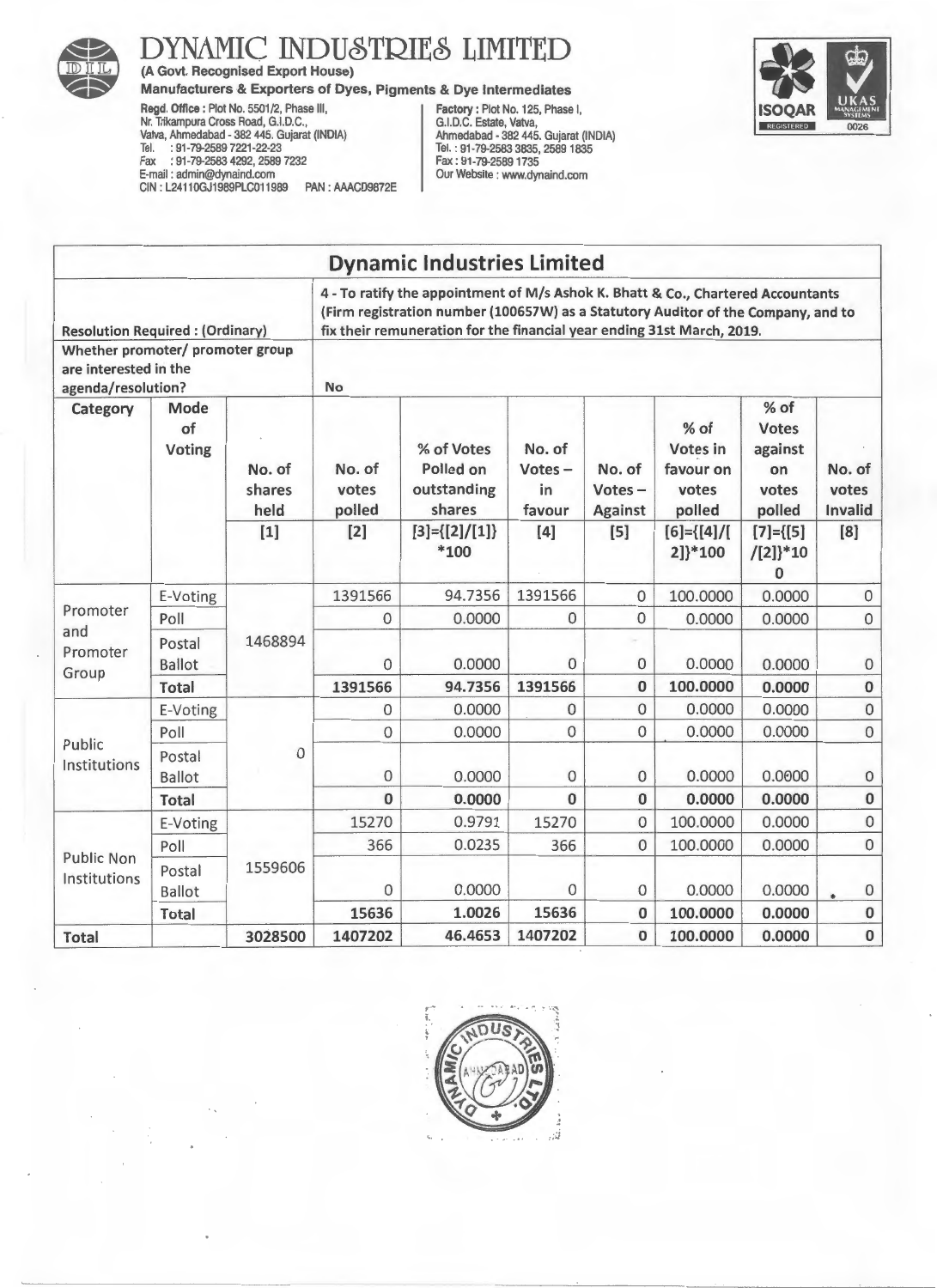

(A Govt. Recognised Export House)

Manufacturers & Exporters of Dyes, Pigments & Dye Intermediates

Regd. Office: Plot No. 5501/2, Phase III, Factory: Plot No. 125, Phase I, Nr. Trikampura Cross Road, G.I.D.C., G.I.D.C. Estate, Vatva, Vatva, Ahmedabad- 382 445. Gujarat (INDIA) Ahmedabad - 382 445. Gujarat (INDIA) Tel. :91-79-2589 7221·22-23 Tel.: 91-79-2583 3835,25891835 Fax : 91-79-2583 4292, 2589 7232 Fax : 91-79-2589 1735 Fragel. Office : Plot No. 125, Phase I,<br>
Negd. Office : Plot No. 125, Phase I,<br>
Nativa, Ahmedabad - 382 445. Gujarat (INDIA)<br>
Tel. : 91-79-2583 7221-22-23<br>
Fax : 91-79-2583 4292, 2589 7232<br>
E-mail : admin@dynaind.com<br>
Sax CIN: L24110GJ1989PLC011989 PAN: AAACD9872E



|                                                                                 |                         |                          |          | <b>Dynamic Industries Limited</b>                                                                                              |                           |                                                   |                                  |                                       |                                                    |                                                         |                            |
|---------------------------------------------------------------------------------|-------------------------|--------------------------|----------|--------------------------------------------------------------------------------------------------------------------------------|---------------------------|---------------------------------------------------|----------------------------------|---------------------------------------|----------------------------------------------------|---------------------------------------------------------|----------------------------|
| <b>Resolution Required: (Special)</b>                                           |                         |                          |          | 5 - To Re-appoint Mr. Jatinbhai Biharilal Surti (DIN: 05195572) as Independent<br>Director of the Company for the Second Term. |                           |                                                   |                                  |                                       |                                                    |                                                         |                            |
| Whether promoter/ promoter group<br>are interested in the<br>agenda/resolution? |                         |                          | No       |                                                                                                                                |                           |                                                   |                                  |                                       |                                                    |                                                         |                            |
| Mode of<br>Category<br>Voting                                                   |                         | No. of<br>shares<br>held |          |                                                                                                                                | No. of<br>votes<br>polled | % of Votes<br>Polled on<br>outstandin<br>g shares | No. of<br>$Votes - in$<br>favour | No. of<br>Votes<br><b>Agains</b><br>t | $%$ of<br>Votes in<br>favour on<br>votes<br>polled | $%$ of<br><b>Votes</b><br>against<br>on votes<br>polled | No. of<br>votes<br>Invalid |
|                                                                                 |                         | $[1]$                    | $[2]$    | $[3] = \{ [2] / [1]$<br>$\}$ *100                                                                                              | [4]                       | $[5]$                                             | $[6] = \{ [4] / [$<br>2]}*100    | $[7] = \{ [5] / [$<br>2]}*100         | [8]                                                |                                                         |                            |
| Promoter<br>and<br>Promoter                                                     | E-Voting                |                          | 1391566  | 94.7356                                                                                                                        | 1391566                   | $\Omega$                                          | 100.0000                         | 0.0000                                | $\Omega$                                           |                                                         |                            |
|                                                                                 | Poll                    | 1468894                  | 0        | 0.0000                                                                                                                         | 0                         | $\Omega$                                          | 0.0000                           | 0.0000                                | $\overline{0}$                                     |                                                         |                            |
|                                                                                 | Postal<br><b>Ballot</b> |                          | $\Omega$ | 0.0000                                                                                                                         | $\Omega$                  | 0                                                 | 0.0000                           | 0.0000                                | $\mathbf 0$                                        |                                                         |                            |
| Group                                                                           | <b>Total</b>            |                          | 1391566  | 94.7356                                                                                                                        | 1391566                   | 0                                                 | 100.0000                         | 0.0000                                | $\pmb{0}$                                          |                                                         |                            |
|                                                                                 | E-Voting                |                          | 0        | 0.0000                                                                                                                         | 0                         | $\sigma$                                          | 0.0000                           | 0.0000                                | $\mathbf{0}$                                       |                                                         |                            |
|                                                                                 | Poll                    |                          | 0        | 0.0000                                                                                                                         | $\mathbf 0$               | $\mathbf 0$                                       | 0.0000                           | 0.0000                                | $\mathbf{0}$                                       |                                                         |                            |
| Public<br>Institutions                                                          | Postal<br><b>Ballot</b> | $\boldsymbol{0}$         | 0        | 0.0000                                                                                                                         | 0                         | $\mathbf 0$                                       | 0.0000                           | 0.0000                                | 0                                                  |                                                         |                            |
|                                                                                 | <b>Total</b>            |                          | 0        | 0.0000                                                                                                                         | $\Omega$                  | $\Omega$                                          | 0.0000                           | 0.0000                                | $\pmb{0}$                                          |                                                         |                            |
|                                                                                 | E-Voting                |                          | 15270    | 0.9791                                                                                                                         | 15270                     | 0                                                 | 100.0000                         | 0.0000                                | $\mathbf{0}$                                       |                                                         |                            |
|                                                                                 | Poll                    |                          | 366      | 0.0235                                                                                                                         | 366                       | $\mathbf{0}$                                      | 100.0000                         | 0.0000                                | $\mathbf 0$                                        |                                                         |                            |
| <b>Public Non</b><br>Institutions                                               | Postal<br><b>Ballot</b> | 1559606                  | 0        | 0.0000                                                                                                                         | $\mathbf{O}$              | $\mathbf 0$                                       | 0.0000                           | 0.0000                                | $\boldsymbol{0}$                                   |                                                         |                            |
|                                                                                 | <b>Total</b>            |                          | 15636    | 1.0026                                                                                                                         | 15636                     | $\bf{0}$                                          | 100.0000                         | 0.0000                                | $\bf{0}$                                           |                                                         |                            |
| <b>Total</b>                                                                    |                         | 3028500                  | 1407202  | 46.4653                                                                                                                        | 1407202                   | $\bf{0}$                                          | 100.0000                         | 0.0000                                | $\bf{0}$                                           |                                                         |                            |

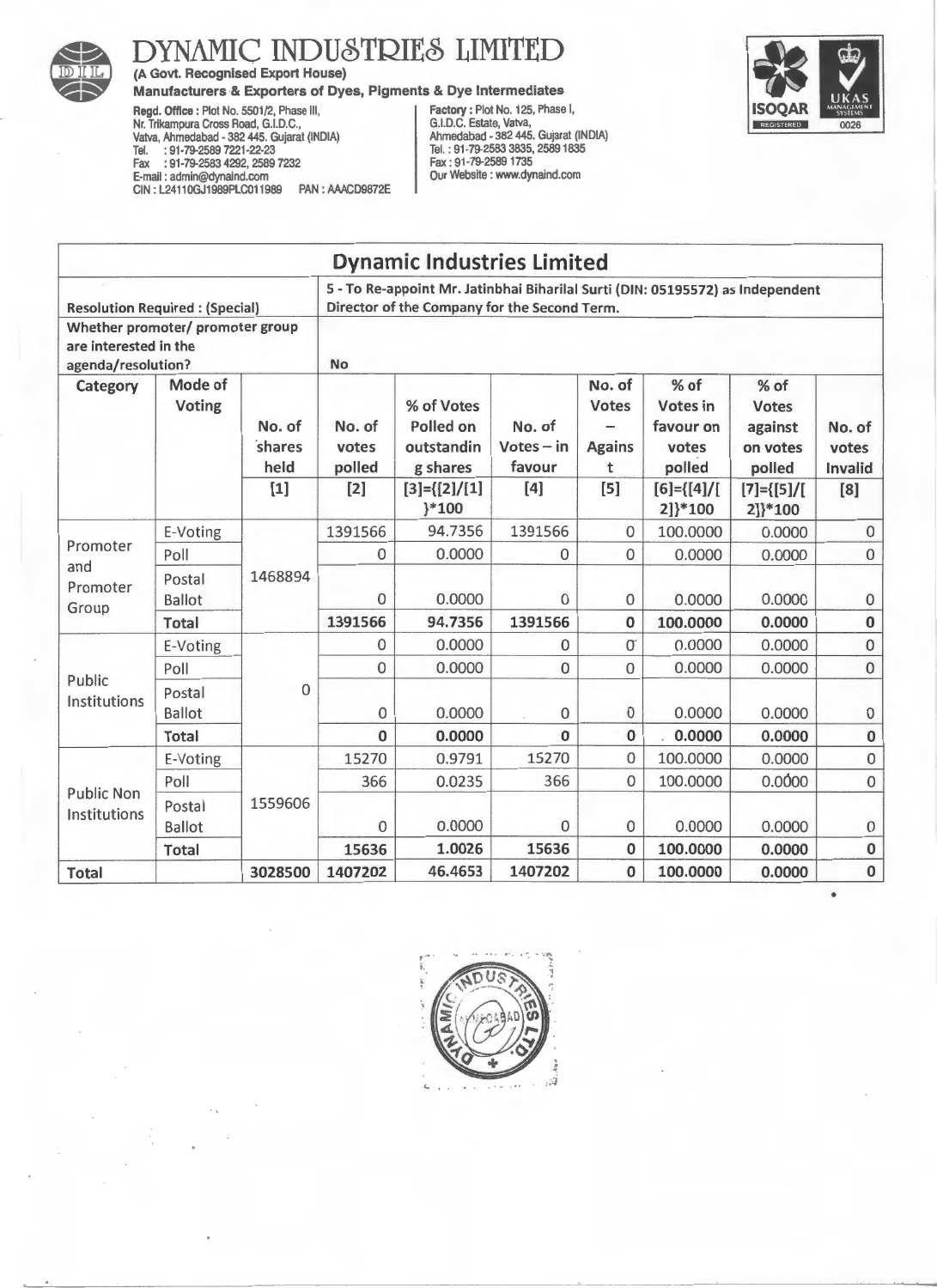

## (A Govt. Recognised Export House)

Manufacturers & Exporters of Dyes, Pigments & Dye Intermediates<br>
Regd. Office: Plot No. 5501/2, Phase III,<br>
Nr. Trikampura Cross Road, G.I.D.C.,<br>
Vatva, Ahmedabad - 382 445. Gujarat (INDIA)<br>
Tel. : 91-79-2583 7221-22-23<br>
T Regd. Office: Plot No. 5501/2, Phase III, Factory: Plot No. 125, Phase I, Nr. Trikampura Cross Road, G.I.D.C., G.I.D.C. Estate, Vatva, Vatva, Ahmedabad. 382 445. Gujarat (INDIA) Ahmedabad • 382 445. Gujarat (INDIA) Tel. : 91-79-2589 7221-22-23 Tel. : 91-79-2583 3835,25891835 Fax : 91-79-2583 4292, 2589 7232 Fax: 91-79-25891735 E-mail : admin@dynaind.com Our Website : www.dynaind.com GIN: L24110GJ1989PLC011989 PAN : AAACD9872E



|                                                                                 |                             |                          |                           |                                                             | <b>Dynamic Industries Limited</b>                                                                                                 |                                       |                                                  |                                                            |                               |
|---------------------------------------------------------------------------------|-----------------------------|--------------------------|---------------------------|-------------------------------------------------------------|-----------------------------------------------------------------------------------------------------------------------------------|---------------------------------------|--------------------------------------------------|------------------------------------------------------------|-------------------------------|
| <b>Resolution Required: (Special)</b>                                           |                             |                          |                           |                                                             | 6 - To Re-appoint Mr. Pravinchandra Devidas Master (DIN: 05195587) as Independent<br>Director of the Company for the Second Term. |                                       |                                                  |                                                            |                               |
| Whether promoter/ promoter group<br>are interested in the<br>agenda/resolution? |                             |                          | No                        |                                                             |                                                                                                                                   |                                       |                                                  |                                                            |                               |
| Category                                                                        | Mode<br>of<br><b>Voting</b> | No. of<br>shares<br>held | No. of<br>votes<br>polled | % of<br><b>Votes</b><br>Polled on<br>outstandi<br>ng shares | No. of<br>$Votes - in$<br>favour                                                                                                  | No. of<br>$Votes -$<br><b>Against</b> | % of<br>Votes in<br>favour on<br>votes<br>polled | $%$ of<br><b>Votes</b><br>against<br>on<br>votes<br>polled | No. of<br>votes<br>Invalid    |
|                                                                                 |                             | $[1]$                    | $[2]$                     | $[3] = \{ [2] / [$<br>1]}*100                               | $[4]$                                                                                                                             | [5]                                   | $[6] = \{ [4] / [$<br>2]}*100                    | $[7] = {[5]}$<br>$/[2]$ <sup>*10</sup><br>$\bf{0}$         | [8]                           |
| E-Voting<br>Promoter<br>Poll                                                    |                             | 1391566                  | 94.7356                   | 1391566                                                     | $\overline{0}$                                                                                                                    | 100.0000                              | 0.0000                                           | $\mathbf{O}$                                               |                               |
|                                                                                 |                             | 1468894                  | 0                         | 0.0000                                                      | $\mathbf 0$                                                                                                                       | $\mathbf{0}$                          | 0.0000                                           | 0.0000                                                     | 0                             |
| and<br>Promoter<br>Group                                                        | Postal<br><b>Ballot</b>     |                          | 0                         | 0.0000                                                      | $\mathbf{0}$                                                                                                                      | $\mathbf 0$                           | 0.0000                                           | 0.0000                                                     | $\boldsymbol{0}$              |
|                                                                                 | <b>Total</b>                |                          | 1391566                   | 94.7356                                                     | 1391566                                                                                                                           | $\bf{0}$                              | 100.0000                                         | 0.0000                                                     | $\bf{0}$                      |
|                                                                                 | E-Voting                    |                          | 0                         | 0.0000                                                      | $\Omega$                                                                                                                          | $\overline{0}$                        | 0.0000                                           | 0.0000                                                     | $\mathbf 0$                   |
| Public                                                                          | Poll                        |                          | 0                         | 0.0000                                                      | 0                                                                                                                                 | $\mathbf 0$                           | 0.0000                                           | 0.0000                                                     | $\mathbf 0$                   |
| Institutions                                                                    | Postal<br><b>Ballot</b>     | 0                        | 0                         | 0.0000                                                      | $\mathbf 0$                                                                                                                       | 0                                     | 0.0000                                           | 0.0000                                                     | $\pmb{0}$                     |
|                                                                                 | <b>Total</b>                |                          | $\mathbf{0}$              | 0.0000                                                      | $\Omega$                                                                                                                          | $\mathbf{0}$                          | 0.0000                                           | 0.0000                                                     | $\pmb{0}$                     |
|                                                                                 | E-Voting                    |                          | 15270                     | 0.9791                                                      | 15270                                                                                                                             | $\mathbf{0}$                          | 100.0000                                         | 0.0000                                                     | 0                             |
| <b>Public Non</b>                                                               | Poll                        |                          | 366                       | 0.0235                                                      | 366                                                                                                                               | $\mathbf 0$                           | 100.0000                                         | 0.0000                                                     | 0                             |
| Institutions                                                                    | Postal<br><b>Ballot</b>     | 1559606                  | 0                         | 0.0000                                                      | 0                                                                                                                                 | $\mathbf 0$                           | 0.0000                                           | 0.0000                                                     | $\bullet$<br>$\boldsymbol{0}$ |
|                                                                                 | <b>Total</b>                |                          | 15636                     | 1.0026                                                      | 15636                                                                                                                             | $\bf{0}$                              | 100.0000                                         | 0.0000                                                     | 0                             |
| <b>Total</b>                                                                    |                             | 3028500                  | 1407202                   | 46.4653                                                     | 1407202                                                                                                                           | $\bf{0}$                              | 100.0000                                         | 0.0000                                                     | $\bf{0}$                      |

#### *\*All the Resolutions* were *passed with* requisite *majority*

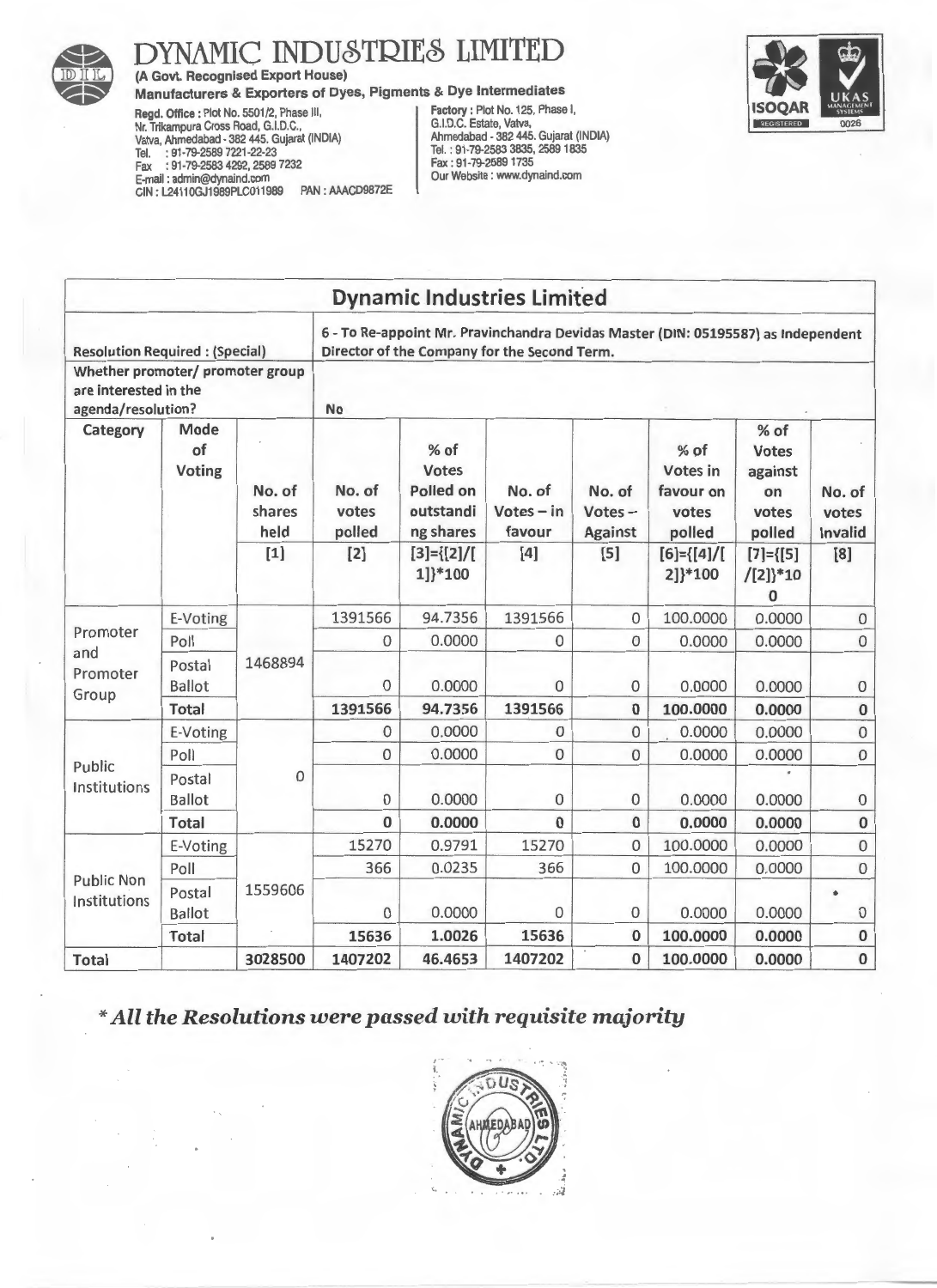

### **Scrutinizer's Report**

[Pursuant to section 109 of the Companies Act, 2013 and Rule 21(2) of the Companies (Management and Administration) Rules, 2014)

To,

**The Chairman,**  of the Annual General Meeting of the Equity Shareholders of Dynamic Industries Limited held on  $31<sup>st</sup>$  Day of July, 2018 at 11:30 a.m. at Plot No 5501/2, Phase - Ill, Near Trikampura Cross Road, GIDC Vatva, Ahmedabad, Gujarat 382445.

Dear Sir,

I, Chintan K. Patel, Practicing Company Secretary appointed as Scrutinizer by the Board of Directors to conduct the electronic voting process and to scrutinize the physical ballot forms received from the shareholders in respect of the below mentioned resolutions to be passed, at the Annual General Meeting of the Equity Shareholders of Dynamic Industries Limited, held on  $31<sup>st</sup>$  Day of July, 2018 at 11:30 a.m. at Plot No 5501/2, Phase - III, Near Trikampura Cross Road, GIDC Vatva, Ahmedabad, Gujarat 382445.

The Company has availed the e-voting facility offered by Central Depository Services Limited (CDSL) for conducting e-voting by the shareholders of the Company. The Company has also provided voting by physical ballot papers to the members who do not have access to e-voting facility.

I submit my Combined Report as under on the result of the voting through electronic means and physical mode in respect of the said resolutions:-

#### a) Resolution No. 1 - Adoption of Financial Statements for the year ended on March **31, 2018.**

|        | (i) Voted in Favor of resolution:                                             |                                        |                     |
|--------|-------------------------------------------------------------------------------|----------------------------------------|---------------------|
| Number | members present $\vert$ cast by them<br>and Voting (in<br>person or by proxy) | of Number of votes   % of total number | of valid votes cast |

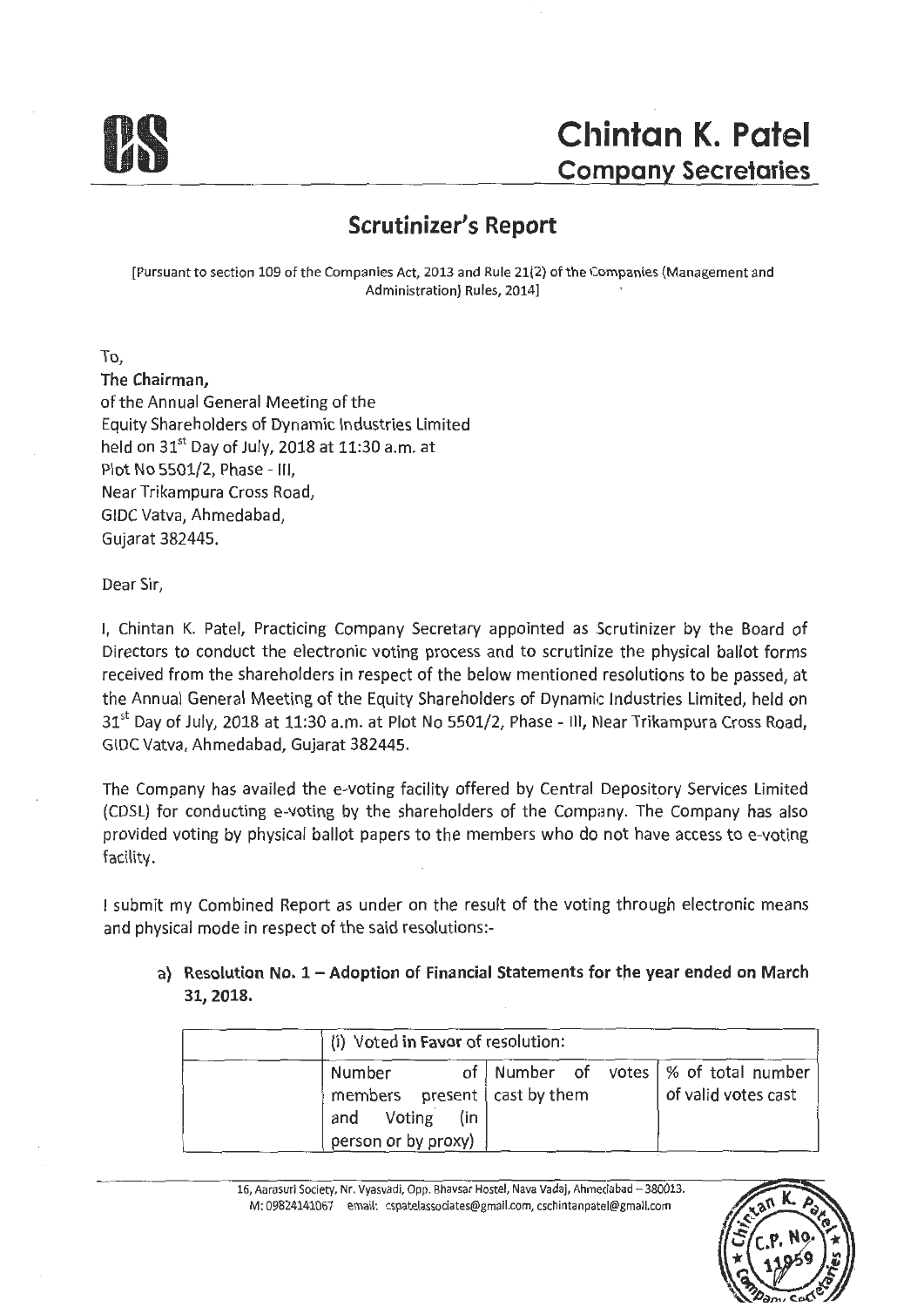

# **OS Chintan K. Patel Company Secretaries**

| e-voting     | 21 | 1406836 | 99.97  |
|--------------|----|---------|--------|
| Physical     |    | 366     | 0.03   |
| <b>Total</b> | 23 | 1407202 | 100.00 |

|          |                                                                                | (ii) Voted against of resolution: |   |                                                            |  |  |  |  |
|----------|--------------------------------------------------------------------------------|-----------------------------------|---|------------------------------------------------------------|--|--|--|--|
|          | Number<br>of<br>members present<br>Voting<br>(in<br>and<br>person or by proxy) | cast by them                      |   | Number of votes   % of total number<br>of valid votes cast |  |  |  |  |
| e-voting |                                                                                |                                   |   |                                                            |  |  |  |  |
| Physical |                                                                                |                                   |   |                                                            |  |  |  |  |
| Total    |                                                                                |                                   | Ω |                                                            |  |  |  |  |

| <b>Invalid Votes:</b>                                                                                                               |            |
|-------------------------------------------------------------------------------------------------------------------------------------|------------|
| Number of members present and Voting   Number of votes cast by them<br>(in person or by proxy) whose votes<br>were declared invalid |            |
| Nil                                                                                                                                 | <b>Nil</b> |

b) Resolution No. 2 - Declaration of Dividend of  $\bar{\tau}$  1.50/- (15%) per Equity Share of  $\bar{\tau}$ 10/- each for the year ended on March 31, 2018.

|          |                                                                                     | (i) Voted in Favor of resolution:  |                                          |  |  |  |  |  |
|----------|-------------------------------------------------------------------------------------|------------------------------------|------------------------------------------|--|--|--|--|--|
|          | Number<br>of<br>members<br>present  <br>Voting<br>(in<br>and<br>person or by proxy) | Number of<br>votes<br>cast by them | % of total number<br>of valid votes cast |  |  |  |  |  |
| e-voting | 21                                                                                  | 1406836                            | 99.97                                    |  |  |  |  |  |
| Physical | $\overline{2}$                                                                      | 366                                | 0.03                                     |  |  |  |  |  |
| Total    | 23                                                                                  | 1407202                            | 100.00                                   |  |  |  |  |  |

| (ii) Voted against of resolution:                                                          |                                                               |
|--------------------------------------------------------------------------------------------|---------------------------------------------------------------|
| Number<br>$\frac{1}{2}$ members present $\frac{1}{2}$ cast by them<br>Voting<br>(in<br>and | of Number of votes   % of total number<br>of valid votes cast |

16, Aarasuri Society, Nr. Vyasvadi, Opp. Bhavsar Hostel, Nava Vadaj, Ahmeclabad -380013. M: 09824141067 email: cspatelassociates@gmail.com, cschintanpatel@gmail.com

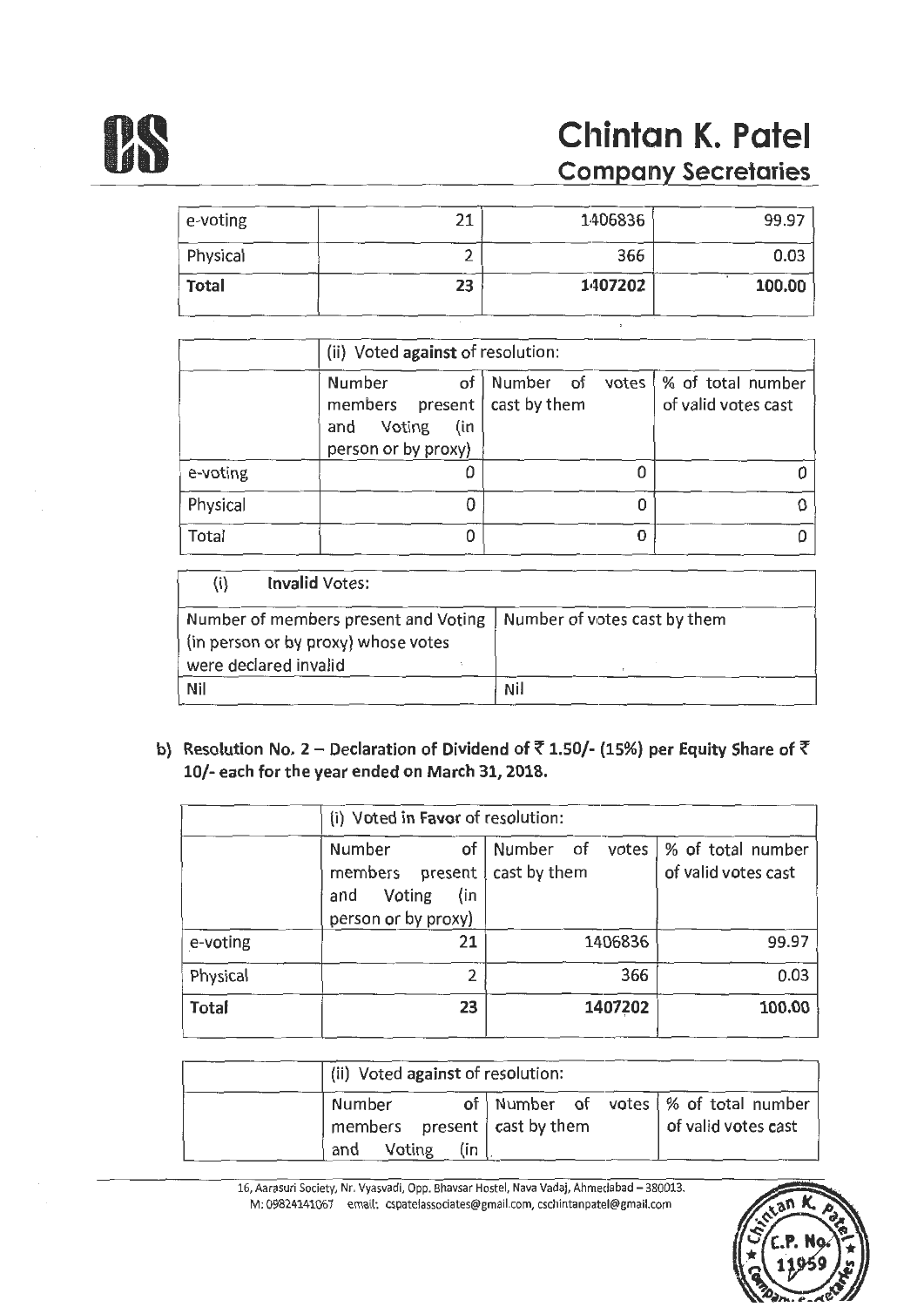

# **us Chintan K. Patel**<br>
<u>Company Secretaries</u>

|          | person or by proxy) |   |  |
|----------|---------------------|---|--|
| e-voting |                     | u |  |
| Physical |                     |   |  |
| Total    |                     |   |  |

| (i)<br><b>Invalid Votes:</b>                                                                                                        |     |
|-------------------------------------------------------------------------------------------------------------------------------------|-----|
| Number of members present and Voting   Number of votes cast by them<br>(in person or by proxy) whose votes<br>were declared invalid |     |
| Nil                                                                                                                                 | Nil |

c) Resolution No. 3 - To re-appoint Mr. Dipakkumar N. Choksi, (DIN: 00536345), who is liable to retire by rotation and being eligible, offers himself for re-appointment.

|              | (i) Voted in Favor of resolution:                                                |                                    |                                          |
|--------------|----------------------------------------------------------------------------------|------------------------------------|------------------------------------------|
|              | Number<br>of<br>members present  <br>Voting<br>(in<br>and<br>person or by proxy) | Number of<br>votes<br>cast by them | % of total number<br>of valid votes cast |
| e-voting     | 21                                                                               | 1406836                            | 99.97                                    |
| Physical     | 2                                                                                | 366                                | 0.03                                     |
| <b>Total</b> | 23                                                                               | 1407202                            | 100.00                                   |

|          |                                                                                         | (ii) Voted against of resolution:      |                     |  |
|----------|-----------------------------------------------------------------------------------------|----------------------------------------|---------------------|--|
|          | Number<br>members present   cast by them<br>(in<br>Voting<br>and<br>person or by proxy) | of Number of votes   % of total number | of valid votes cast |  |
| e-voting |                                                                                         |                                        |                     |  |
| Physical | 0                                                                                       | 0                                      |                     |  |
| Total    | 0                                                                                       | 0                                      |                     |  |

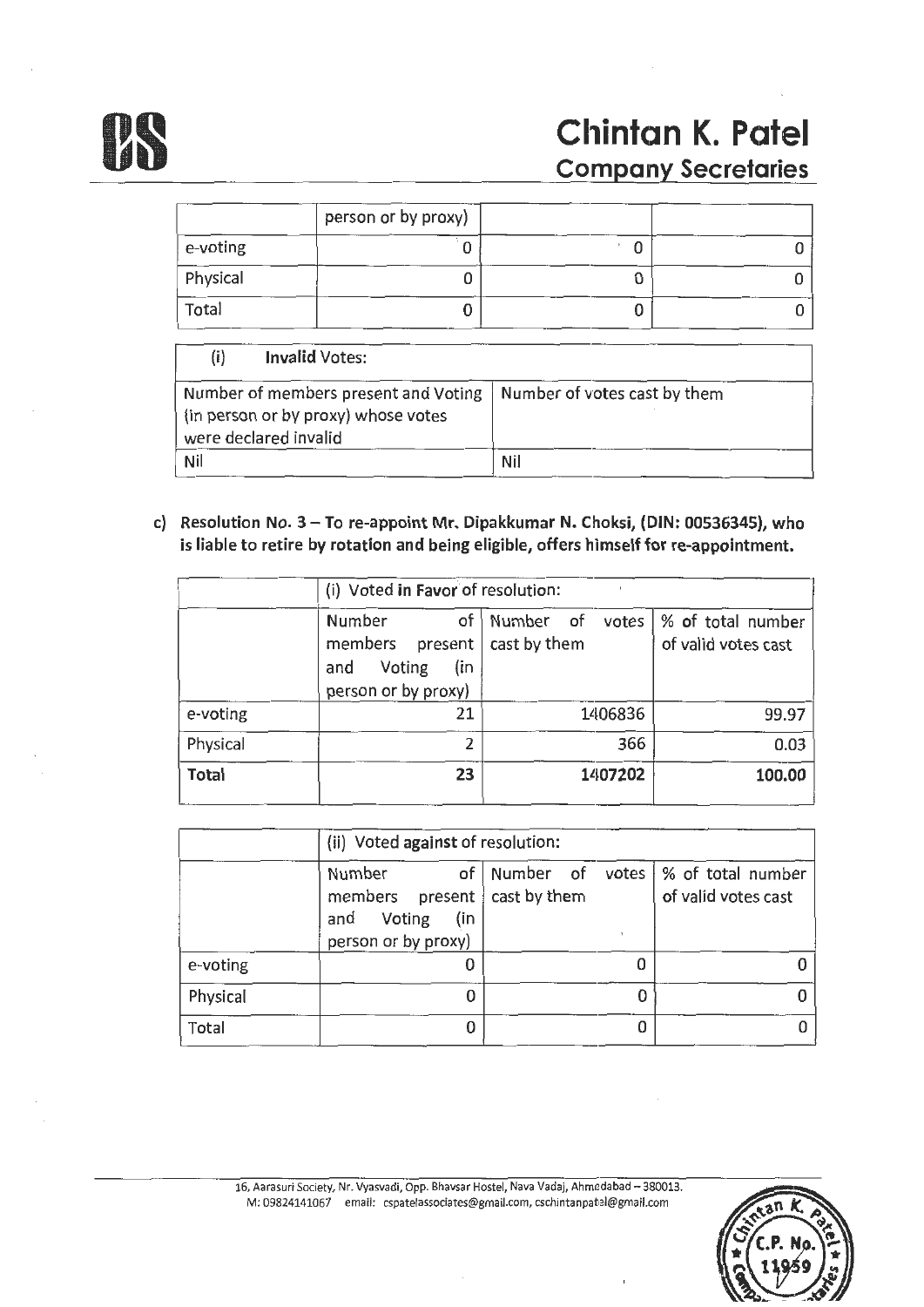

| (i)<br><b>Invalid Votes:</b>                                                                                                        |            |
|-------------------------------------------------------------------------------------------------------------------------------------|------------|
| Number of members present and Voting   Number of votes cast by them<br>(in person or by proxy) whose votes<br>were declared invalid |            |
| <b>Nil</b>                                                                                                                          | <b>Nil</b> |

d) Resolution No. 4 - Ratification of the appointment of M/s Ashok K. Bhatt & Co., Chartered Accountants, Ahmedabad (Firm registration number 100657W) as Statutory Auditor of the Company.

|              |                                                                                   | (i) Voted in Favor of resolution:  |                                          |  |
|--------------|-----------------------------------------------------------------------------------|------------------------------------|------------------------------------------|--|
|              | Number<br>οf<br>members<br>present<br>Voting<br>(in<br>and<br>person or by proxy) | Number of<br>votes<br>cast by them | % of total number<br>of valid votes cast |  |
| e-voting     | 21                                                                                | 1406836                            | 99.97                                    |  |
| Physical     | 2                                                                                 | 366                                | 0.03                                     |  |
| <b>Total</b> | 23                                                                                | 1407202                            | 100.00                                   |  |

|          | (ii) Voted against of resolution:                                              |              |                                                            |
|----------|--------------------------------------------------------------------------------|--------------|------------------------------------------------------------|
|          | of<br>Number<br>members present<br>Voting<br>(in<br>and<br>person or by proxy) | cast by them | Number of votes   % of total number<br>of valid votes cast |
| e-voting | : 0                                                                            |              |                                                            |
| Physical | 0                                                                              |              |                                                            |
| Total    | 0                                                                              |              |                                                            |

(i) Invalid Votes:

| Number of members present and Voting   Number of votes cast by them |     |
|---------------------------------------------------------------------|-----|
| (in person or by proxy) whose votes                                 |     |
| were declared invalid                                               |     |
| Nil                                                                 | Nil |

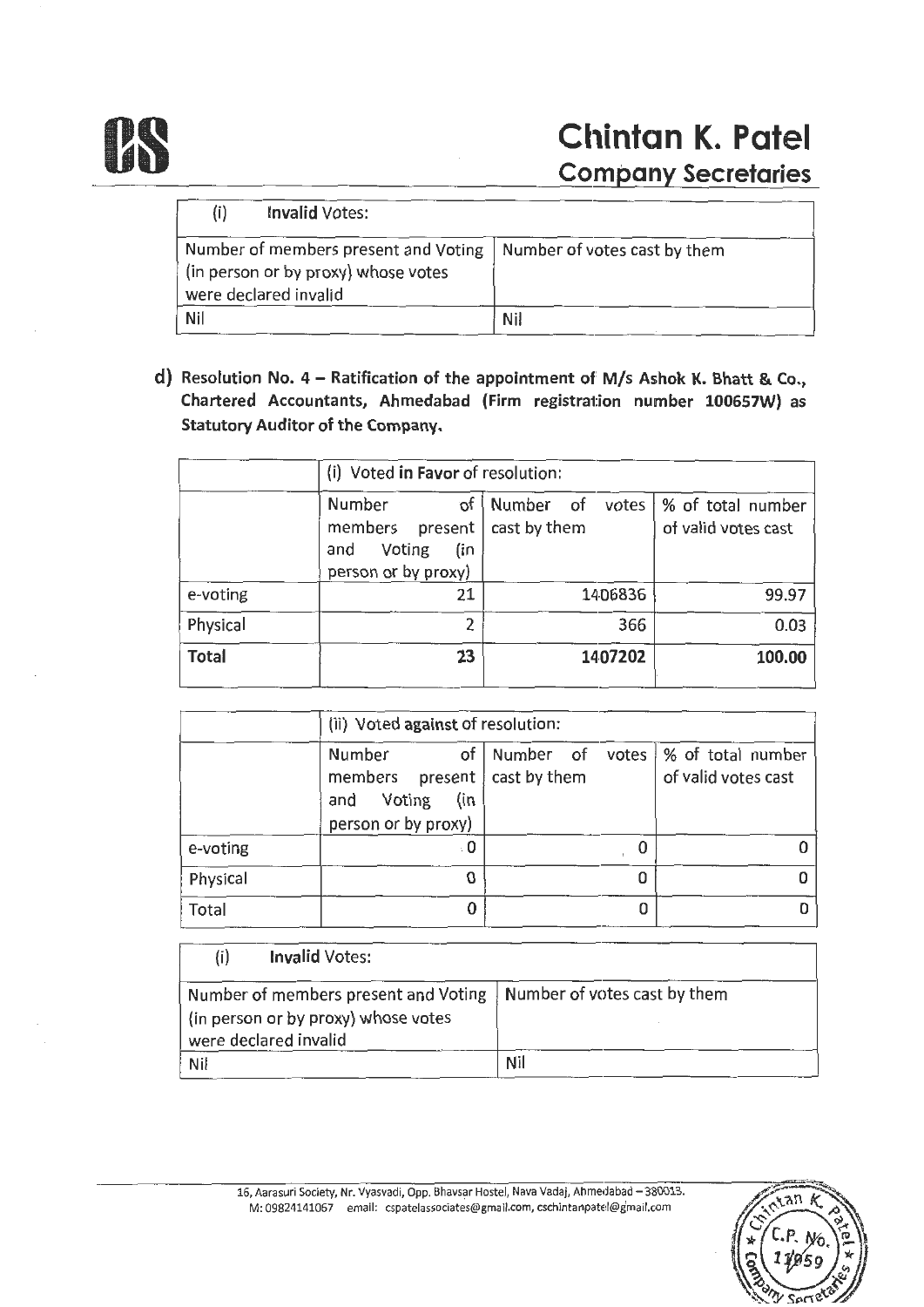

e) Resolution No. 5 - To Re-appoint Mr. Jatinbhai Biharilal Surti (DIN: 05195572) as Independent Director of the Company for the Second Term.

|              | (i) Voted in Favor of resolution:                                                 |                                    |                                          |
|--------------|-----------------------------------------------------------------------------------|------------------------------------|------------------------------------------|
|              | Number<br>of<br>members<br>present<br>Voting<br>(in<br>and<br>person or by proxy) | Number of<br>votes<br>cast by them | % of total number<br>of valid votes cast |
| e-voting     | 21                                                                                | 1406836                            | 99.97                                    |
| Physical     | ን                                                                                 | 366                                | 0.03                                     |
| <b>Total</b> | 23                                                                                | 1407202                            | 100.00                                   |

|          | (ii) Voted against of resolution:                                                                 |  |   |                                                            |
|----------|---------------------------------------------------------------------------------------------------|--|---|------------------------------------------------------------|
|          | Number<br>of  <br>members $present   cast by them$<br>Voting<br>(in<br>and<br>person or by proxy) |  |   | Number of votes   % of total number<br>of valid votes cast |
| e-voting |                                                                                                   |  |   |                                                            |
| Physical |                                                                                                   |  | O |                                                            |
| Total    |                                                                                                   |  |   |                                                            |

| <b>Invalid Votes:</b>                                                                                                               |     |
|-------------------------------------------------------------------------------------------------------------------------------------|-----|
| Number of members present and Voting   Number of votes cast by them<br>(in person or by proxy) whose votes<br>were declared invalid |     |
| Nil                                                                                                                                 | Nil |

f) Resolution No.  $6 - To$  Re-appoint Mr. Pravinchandra Devidas Master (DIN: 05195587) as Independent Director of the Company for the Second Term.

|          | (i) Voted in Favor of resolution:                                                         |                                        |                     |
|----------|-------------------------------------------------------------------------------------------|----------------------------------------|---------------------|
|          | Number<br>members $present   cast by them$<br>Voting<br>(in<br>and<br>person or by proxy) | of Number of votes   % of total number | of valid votes cast |
| e-voting | 21                                                                                        | 1406836                                | 99.97               |

16, Aarasuri Society, Nr. Vyasvadi, Opp. Bhavsar Hostel, Nava Vadaj, Ahmedabad - 380013. M: 09824141067 email: cspatelassociates@gmail.com, cschintanpate!@gmail.com